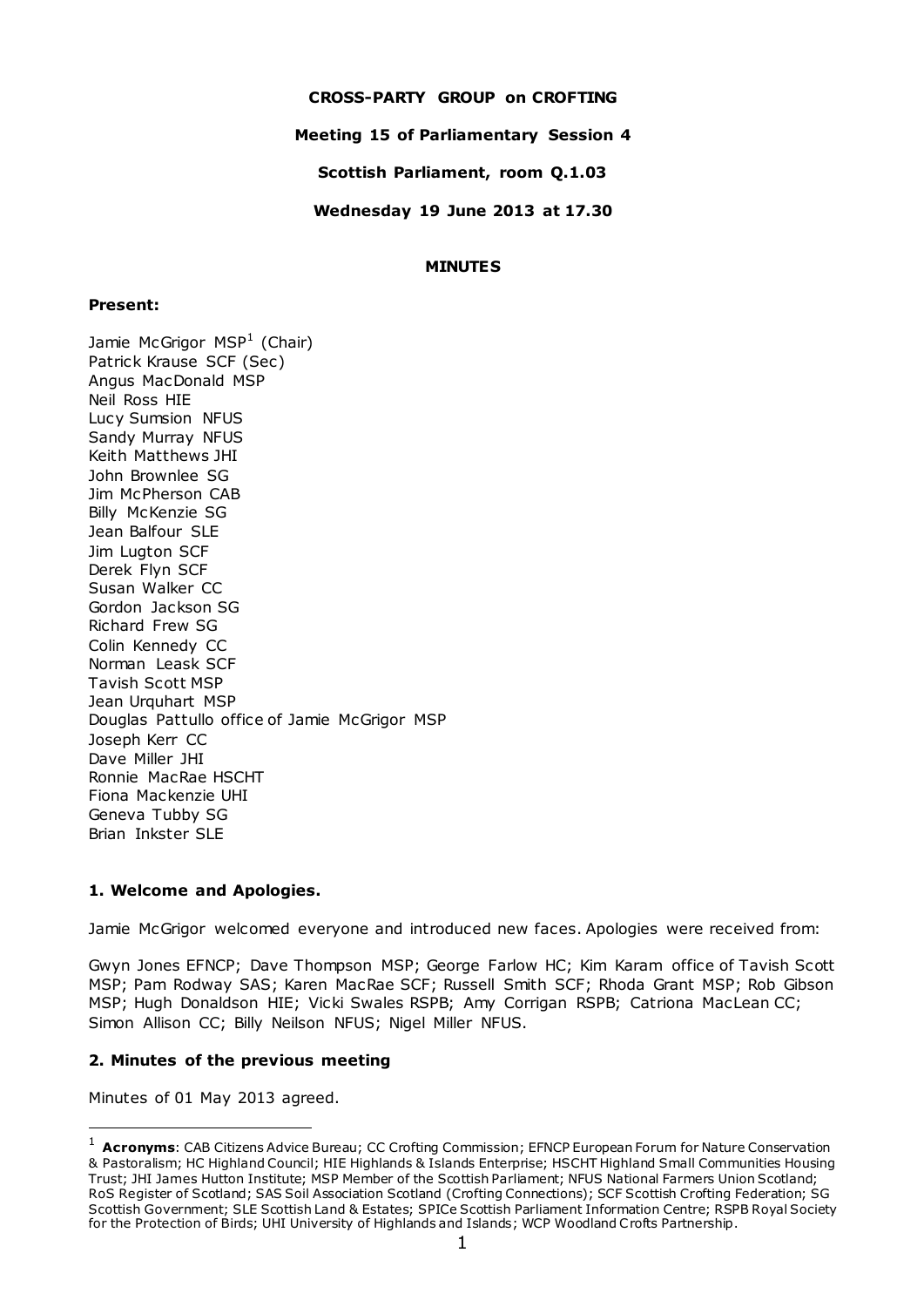## **3. Matters arising**

A request was made that the minutes go out more in advance of the next meeting; secretary agreed to ensure this happens.

#### **4. Implementation of the Crofting Reform 2010 Act**

Richard Frew, Scottish Government gave a brief update on crofting reform:

Crofting register triggers will be introduced on 30 November.

The decrofting amendment bill is on schedule. The stage 3 debate will be next Tuesday followed by commencement on Royal Assent in a minimum of four weeks (which is potentially much quicker than usual commencement).

There were 50 decrofting applications, 44 of which were affected by this. The other six didn't relate to owner occupier crofters but to multiple owners. The Crofting Commission is ready to process applications as soon as possible. If someone has a particular, urgent deadline to meet they should let the Crofting Commission know, who will try to fast-track their application.

Other anomalies in the 2010 Act are being sought in a scoping study. The Crofting Law Group has offered to collate all the issues - "the sump"; this will be dealt with by Derek Flyn and Keith Graham, who will notify Scottish government when they have c ollated the information. The Crofting Law Group conference on 27 September will have breakout groups to feedback anomalies to the sump.

#### *Discussion*

The Crofting Commission allegedly respond to enquiries concerning anomalies in the law with the advice "consult your lawyer". Crofters should not have to – the CC is the regulator and should be advising on crofting legislation.

It was pointed out that the Crofting Register does not comply with the Act and is therefore not valid. In the bill process it was promised that all burdens and pertinents would be in the same place - on the Crofting Register.

Ans: There was no intention to register all burdens but there is provision for the keeper to change this if necessary.

Crofters should not need to look elsewhere for interests that go with their croft - which is on the Crofting Register.

Crofters are being compelled to advertise their registration. This costs a lot of money and for no apparent purpose. The croft registration is notified to all interested parties by the Crofting Commission so why should the crofter need to advertise? SCF has asked the Crofting Law Group and Registers of Scotland and there seems to be no positive reason. Based on current minimum advertising prices this would take £1.8 million out of crofting; it is absurd. Ministerial variation can be used to change this.

#### **5. Affordable housing on croft land**

Ronnie MacRae, Highland Small Communities Housing Trust, gave a presentation on affordable housing options (this has been circulated).

HSCHT is working closely with SCF and CWA on woodland c rofts. Most small Highland communities are connected to crofts in some way. A booklet on Housing on Croft Land is being produced by HSCHT and SCF.

The reduction in housing completions affects jobs, it is estimated that there are 7FTE per unit. This is causing a gradual loss of skills. There is need for rural trade skills training, apprenticeship type schemes.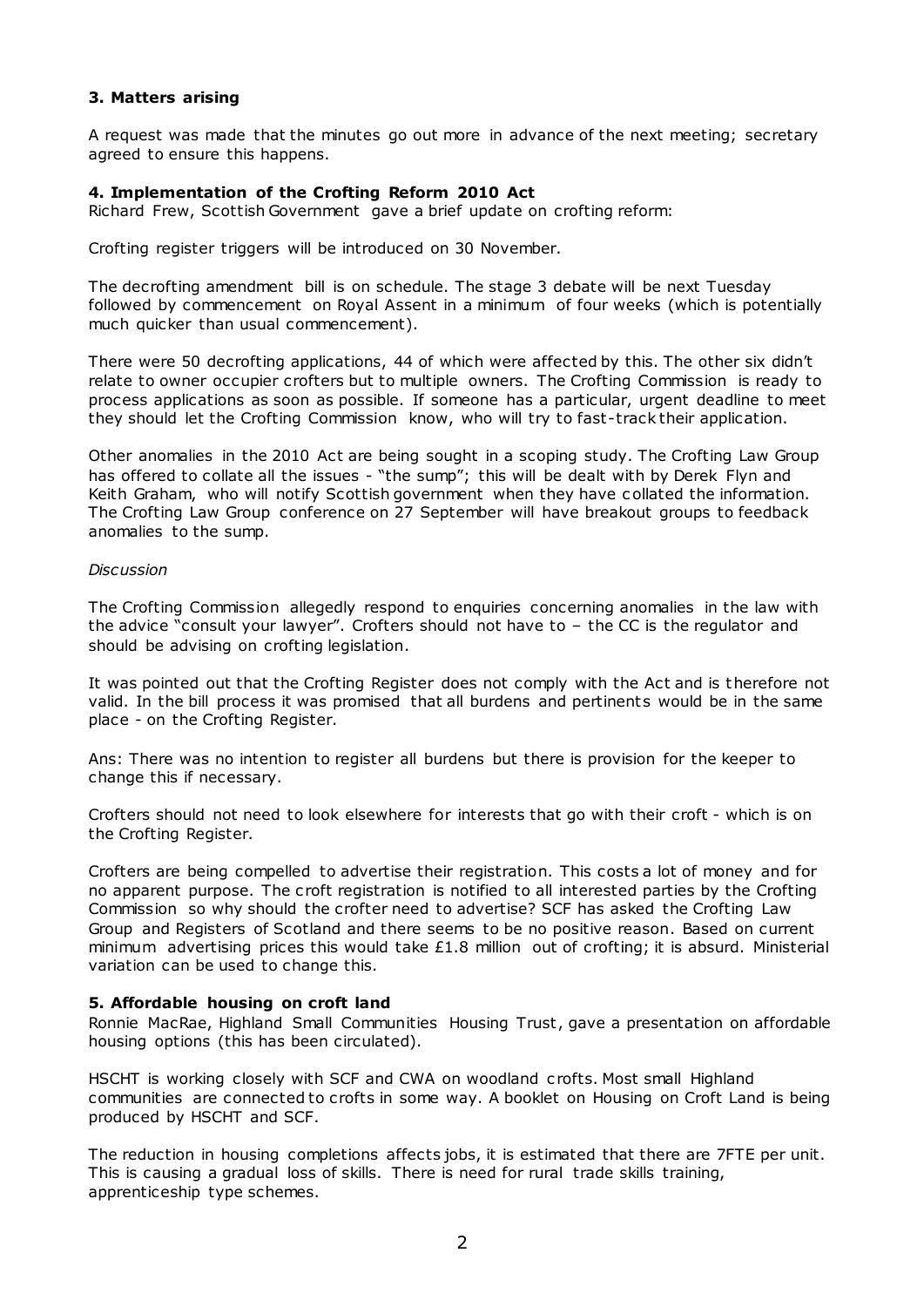People are finding it very difficult to find funding to build houses particularly self-build, so there needs to be innovation in funding options, for example rent/buy, grant and loan (like the CBGLS), long leases etc . The Croft House Grant can be difficult to get and are comparatively very low against the cost of build. The Rural Home Ownership Grant Scheme is currently not funded.

The main issues in rural housing are a lack of lending, especially on self build, the lack of grant assistance, and bureaucracy (local Highland is fine but centralised organisations such as Scottish Water are terrible).

Solutions could include a new rural bank?, Credit unions, public loans / government - bank partnership.

#### *Discussion*

The Gairloch project is well worth seeing as a model of co-operation involving landlord, crofters and community.

The booklet SCF and HSCHT are working on is to make it easier to understand how to provide housing within the crofting model.

The Scottish government announced a £200 million under-spend; could this be used to help with CHGS and RH0GS?

HSCHT is not restricted to working within the Highland Council area, it can work anywhere in Highlands and Islands, though is restricted by capacity. Even lowland councils are coming to look at what HSCHT are doing.

SRDP can help with facilitation costs.

Banks withdrawing self-build mortgages is scandalous; the Scottish Government should put pressure on banks. **Agreed**.

## *Action: CPG to write to appropriate Cabinet Secretary regarding self-build mortgages.*

# **6. CAP Reform Post 2013 – Modelling of scenarios for the regionalisation of the Basic Payment Scheme in Scotland: Implications for the Crofting Counties**

Dr Keith Matthews, James Hutton Institute, gave a presentation (this has been circulated).

#### *Discussion:*

CAP is moving towards an area-based payment which tends to redistribute (net) from intensive to extensive. This is good for crofting. However, setting a minimum stocking rate could cause areas that have a low stocking density due to land carrying capacity to fall out. There is the fear of 'naked hectares' i.e. large areas meeting GAEC and claiming even though having relatively no stock. A balance needs to be found as many crofters have very low stocking rates as this is appropriate to the environment.

Are the Scottish government looking at soumings? If crofters need to be above a minimum stocking rate it could force them above the souming. What if the souming is lower than the minimum stocking density?

Ans: If a crofter falls below the minimum stocking density, they can appeal. There will be a mechanism to take individual appeals on merit.

The actual payment rates are not known as yet there is no budget fixed.

It is likely that there will be a 7 to 12% coupled support.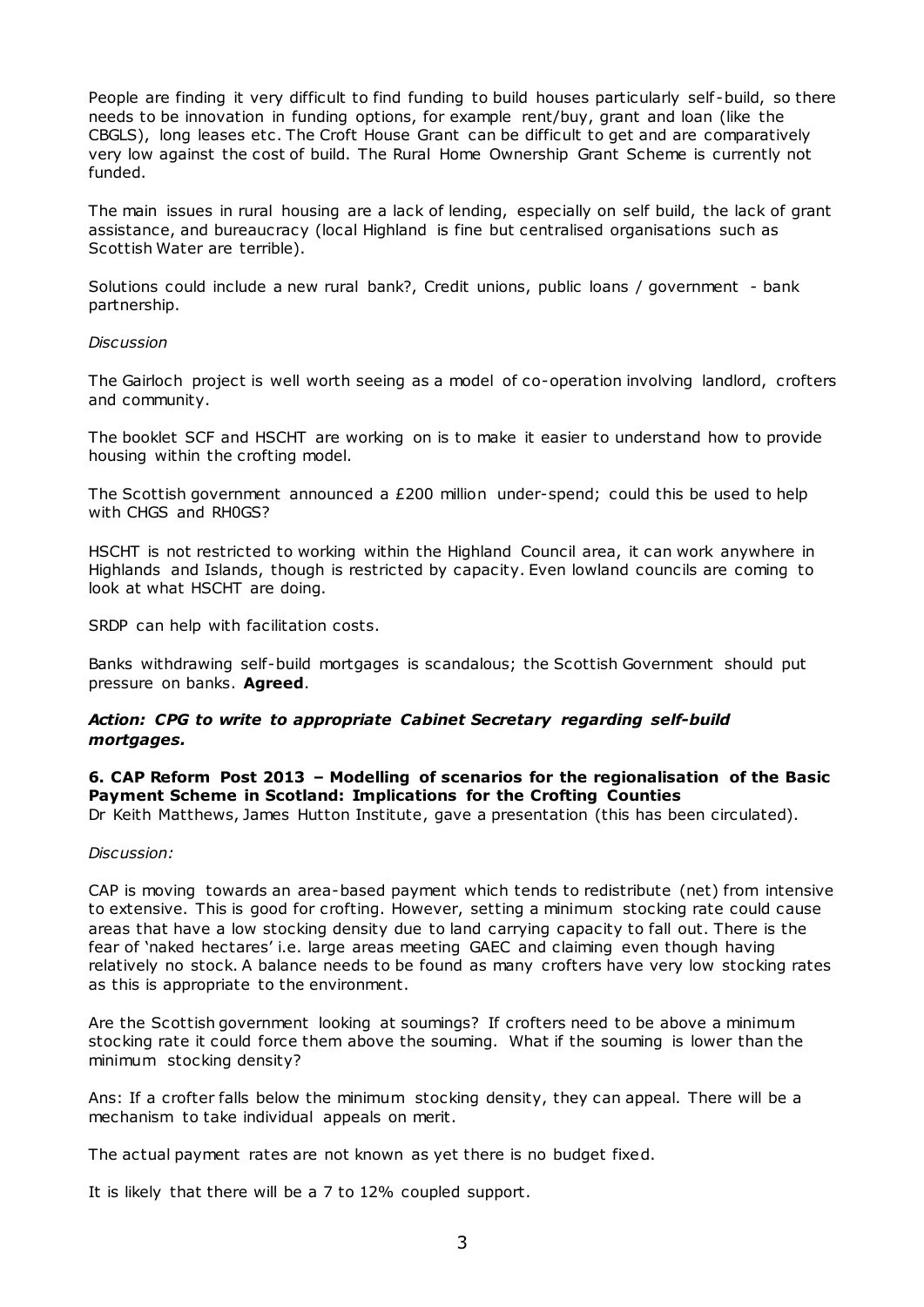In summary, crofters should do well, all scenarios modelled move payments up for crofters.

### **7. Crofting Community Development**

Neil Ross, Highland & Island Enterprise gave a presentation (copy of hand-out attached).

*Discussion:*

What funding in HIE is there for community renewables?

Ans: Scottish government cover small-scale renewables, HIE concentrate on "enabling"with community projects, especially up to the funding point i.e. up to planning consent (the project development stage).

Does HIE have a budget for crofting development?

Ans: HIE does not have a budget crofting per se. It has a budget of £5 million per annum for community development which includes crofting community development. We support businesses and social enterprises leading to economic growth. HIE does not do crofting development it does crofting community development.

Common grazings are a community, and they have no support. The Welsh assembly put money into development of common grazings, they introduced development officers to get common grazings re-vitalised. Does HIE support common grazings? Would the introduction of development officers on common grazings be a useful initiative for HIE to instigate?

Ans: HIE is not wanting to get involved with common grazings.

How does HIE affect population retention?

Ans: HIE is involved in development projects aimed at freeing up crofts.

Scottish Government, Crofting Commission and HIE need to work together to support crofting.

Who is 'Team Scotland'?

Ans: We all are.

#### **8. Update on SRDP process**

Billy MacKenzie, Scottish Government, gave an update on the SRDP development process.

The stage 1 consultation has gone out and will need to be responded to by the end of June.

CCAGS will continue. The current SRDP will roll over to 2014 probably. The transition period is looking positive. We have a question with the European Commission concerning capital expenditure, this may necessitate CCAGS capital applications needing to come in 2013.

At what point do we tell crofters to put in applications for capital expenditure?

Ans: There will be a Scottish government meeting soon to determine this and you will be notified.

SLE is not happy with the paper that was ratified by this group.

Ans: SLE participated in the group that produced the paper.

It is hoped that the SRDP design process will take into account that there has been dis content over the assessment of crofting applications, they have been non-consistent across crofting areas. Sometimes it just seems to depend on the whim of an individual Scottish Government officer. There needs to be clear criteria and guidelines, and a route of appeal.